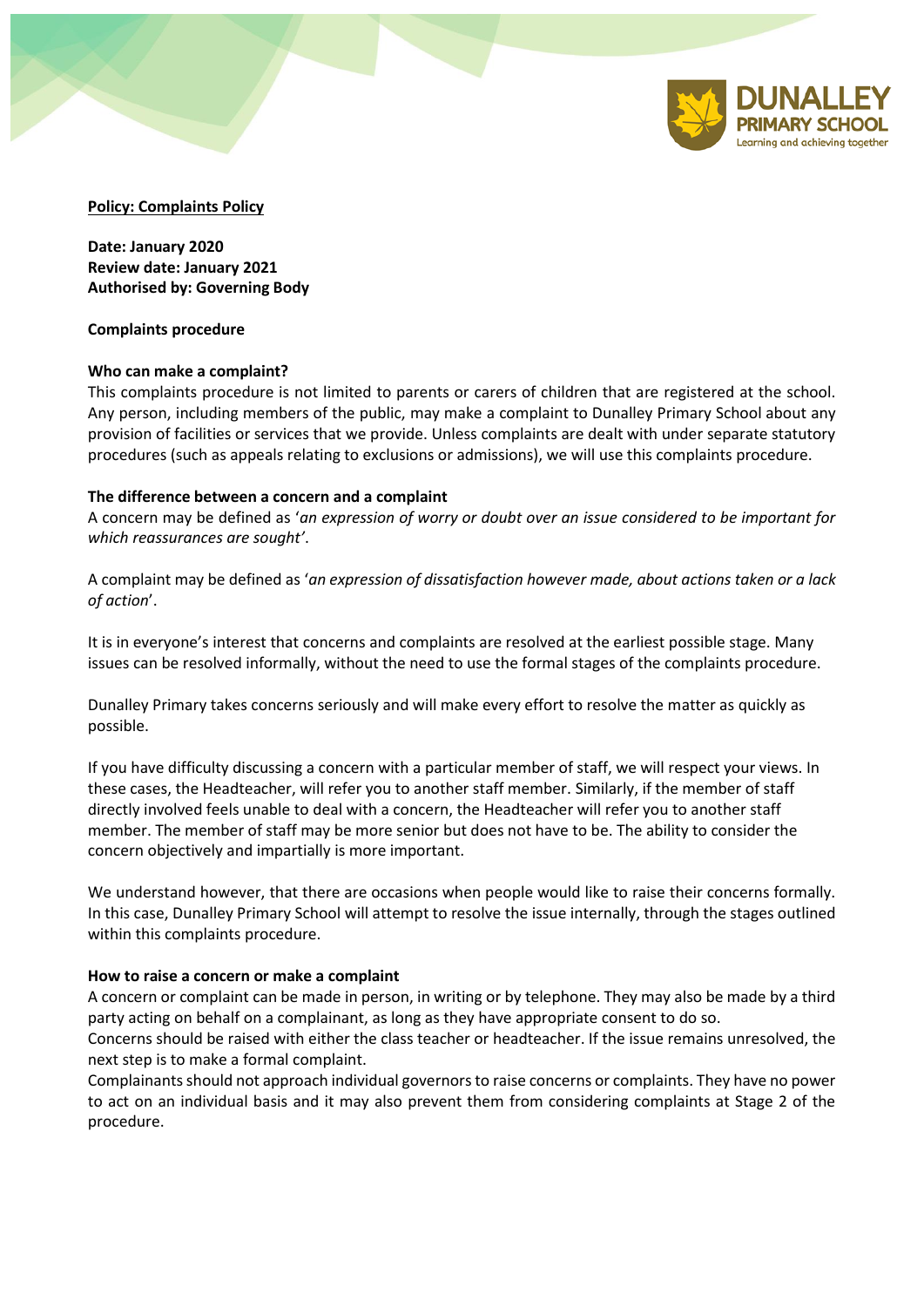- Complaints against school staff (except the headteacher) should be made in the first instance, to the headteacher via the school office*.* Please mark them as Private and Confidential.
- Complaints that involve or are about the headteacher should be addressed to Roger Widdecombe (the Chair of Governors), via the school office. Please mark them as Private and Confidential.
- Complaints about the Chair of Governors, any individual governor or the whole governing body should be addressed to Kate Shepherd (the Clerk to the Governing Body) via the school office. Please mark them as Private and Confidential.

For ease of use, a template complaint form is included at the end of this procedure. If you require help in completing the form, please contact the school office. You can also ask third party organisations like the Citizens Advice to help you.

In accordance with equality law, we will consider making reasonable adjustments if required, to enable complainants to access and complete this complaints procedure. For instance, providing information in alternative formats, assisting complainants in raising a formal complaint or holding meetings in accessible locations.

## **Anonymous complaints**

We will not normally investigate anonymous complaints. However, the headteacher or Chair of Governors, if appropriate, will determine whether the complaint warrants an investigation.

### **Time scales**

You must raise the complaint within three months of the incident or, where a series of associated incidents have occurred, within three months of the last of these incidents. We will consider complaints made outside of this time frame if exceptional circumstances apply.

## **Complaints received outside of term time**

We will consider complaints made outside of term time to have been received on the first school day after the holiday period.

## **Scope of this Complaints Procedure**

This procedure covers all complaints about any provision of community facilities or services by Dunalley Primary School, other than complaints that are dealt with under other statutory procedures, including those listed below.

| <b>Exceptions</b>                      | Who to contact                                                                                    |
|----------------------------------------|---------------------------------------------------------------------------------------------------|
| Admissions to schools<br>$\bullet$     | Concerns about admissions, statutory assessments of Special                                       |
| Statutory<br>assessments<br>$\bullet$  | of Educational Needs, or school re-organisation proposals should be                               |
| <b>Special Educational Needs</b>       | raised with Gloucestershire County Council (01452 425000).                                        |
| School<br>re-organisation<br>$\bullet$ |                                                                                                   |
| proposals                              |                                                                                                   |
| $\bullet$                              | Matters likely to require a Child Complaints about child protection matters are handled under our |
| Protection Investigation               | child protection and safeguarding policy and in accordance with                                   |
|                                        | relevant statutory guidance.                                                                      |
|                                        | If you have serious concerns, you may wish to contact the local                                   |
|                                        | authority designated officer (LADO) who has local responsibility                                  |
|                                        | safeguarding or the Multi-Agency Safeguarding<br>Hub<br>lfor                                      |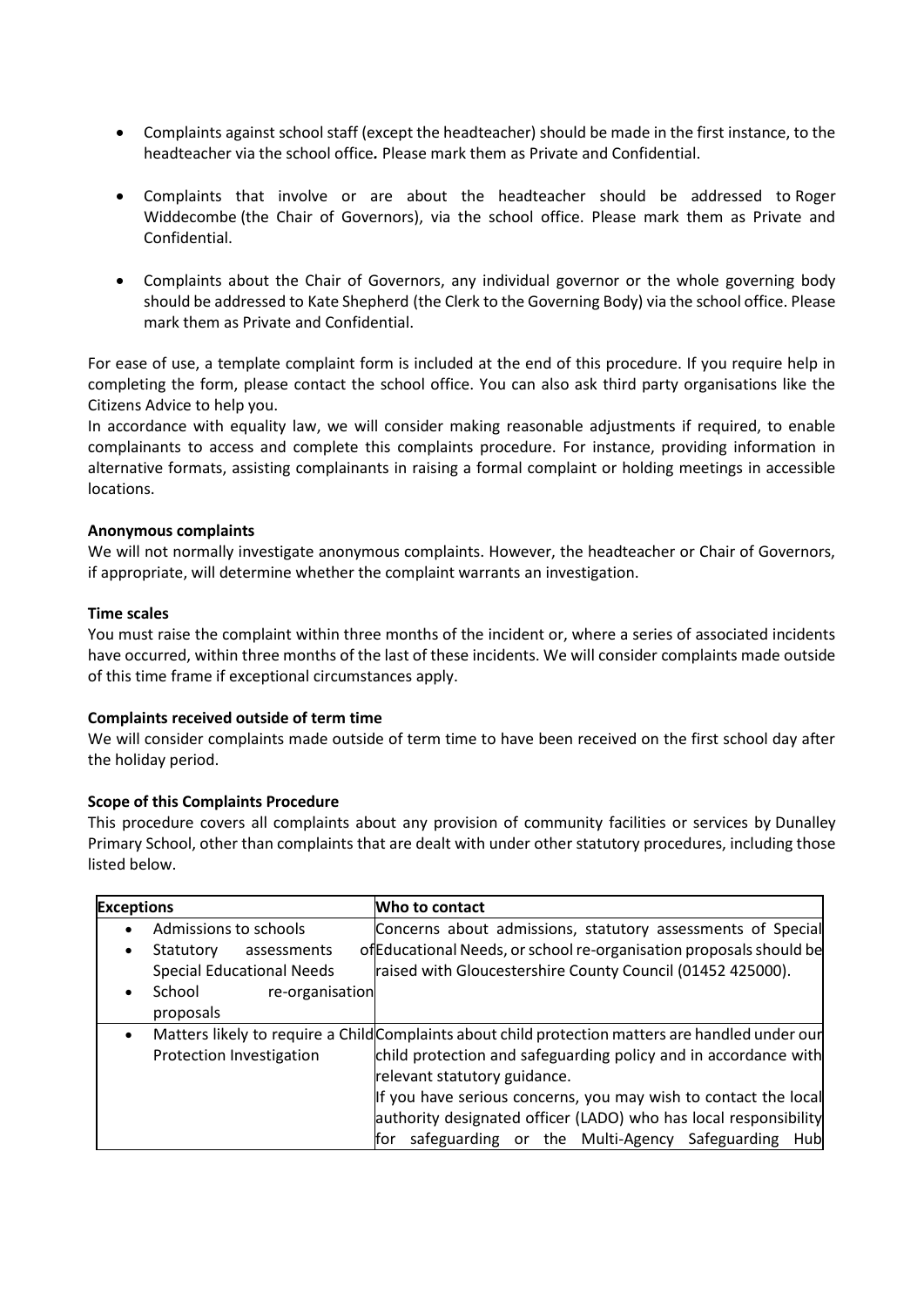|                                | (MASH). Contact 01452 425000.                                                          |
|--------------------------------|----------------------------------------------------------------------------------------|
| of<br>children<br>Exclusion    | from Further information about raising concerns about exclusion can                    |
| school*                        | found<br>at: www.gov.uk/school-discipline-<br>be                                       |
|                                | exclusions/exclusions.                                                                 |
|                                | *complaints about the application of the behaviour policy can be                       |
|                                | made through the school's complaints procedure. This<br>is                             |
|                                | available on our school website.                                                       |
| Whistleblowing                 | We have an internal whistleblowing procedure for all our                               |
|                                | employees, including temporary staff and contractors.                                  |
|                                | The Secretary of State for Education is the prescribed person for                      |
|                                | matters relating to education for whistleblowers in education                          |
|                                | who do not want to raise matters direct with their employer.                           |
|                                | Referrals can be made at: www.education.gov.uk/contactus.                              |
|                                | Volunteer staff who have concerns about our school should                              |
|                                | complain through the school's complaints procedure. You may                            |
|                                | also be able to complain direct to the LA or the Department for                        |
|                                | Education (see link above), depending on the substance of your                         |
|                                | complaint.                                                                             |
| Staff grievances<br>$\bullet$  | Complaints from staff will be dealt with under the school's                            |
|                                | internal grievance procedures.                                                         |
| Staff conduct                  | Complaints about staff will be dealt with under the school's                           |
|                                | internal disciplinary procedures, if appropriate.                                      |
|                                | Complainants will not be informed of any disciplinary action                           |
|                                | taken against a staff member as a result of a complaint. However,                      |
|                                | the complainant will be notified that the matter is being                              |
|                                | addressed.                                                                             |
| Complaints<br>about            | services Providers should have their own complaints procedure to deal                  |
|                                | provided by other providers with complaints about service. Please contact them direct. |
| who may use school premises or |                                                                                        |
| facilities                     |                                                                                        |
| National Curriculum - content  | Please<br>Education<br>contact<br>the<br>Department<br>for<br>at:                      |
|                                | www.education.gov.uk/contactus                                                         |
|                                |                                                                                        |

If other bodies are investigating aspects of the complaint, for example the police, local authority (LA) safeguarding teams or Tribunals, this may impact on our ability to adhere to the timescales within this procedure or result in the procedure being suspended until those public bodies have completed their investigations.

If a complainant commences legal action against Dunalley Primary School in relation to their complaint, we will consider whether to suspend the complaints procedure in relation to their complaint until those legal proceedings have concluded.

# **Resolving complaints**

At each stage in the procedure, Dunalley Primary School wants to resolve the complaint. If appropriate, we will acknowledge that the complaint is upheld in whole or in part. In addition, we may offer one or more of the following:

- an explanation
- an admission that the situation could have been handled differently or better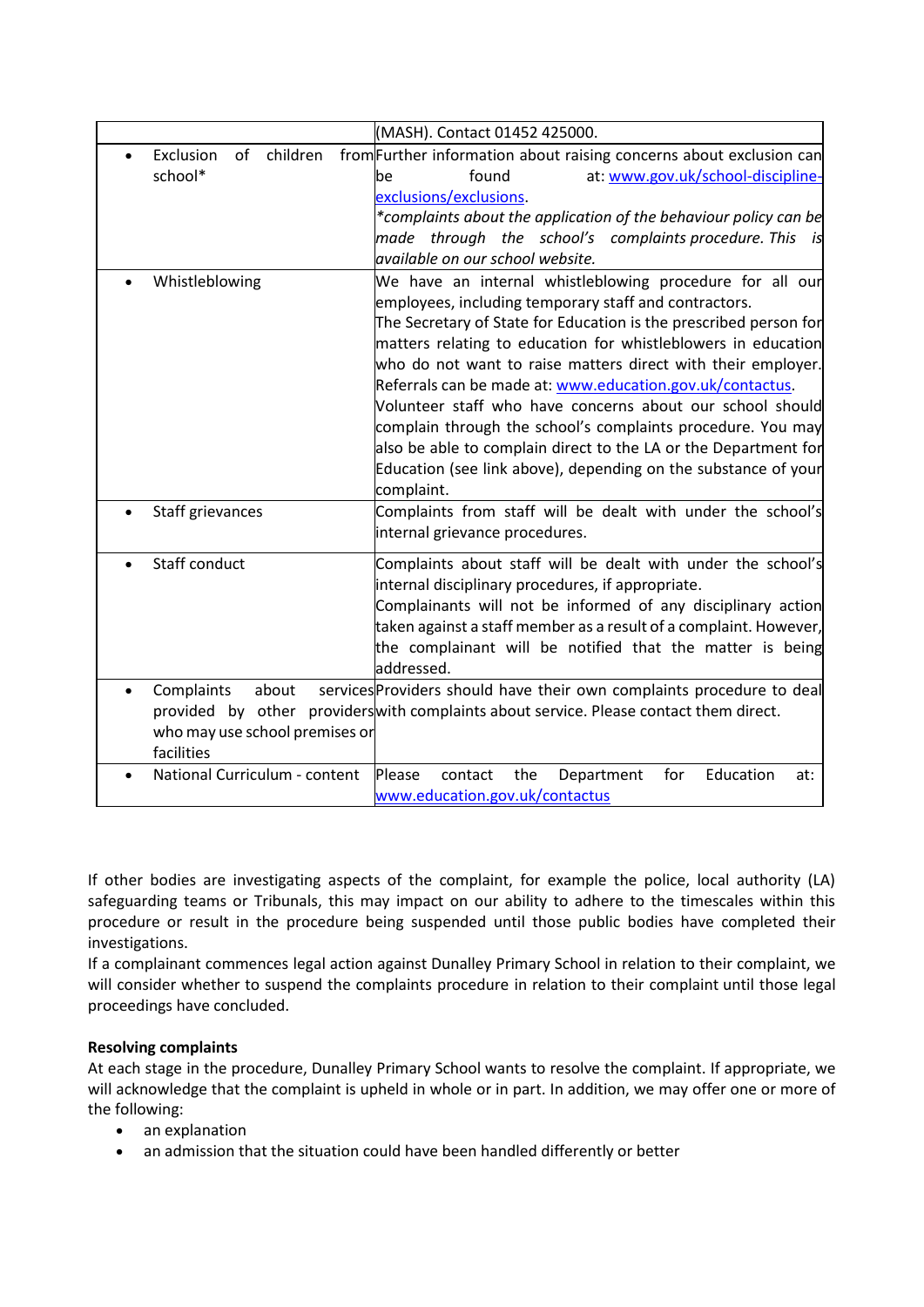- an assurance that we will try to ensure the event complained of will not recur
- an explanation of the steps that have been or will be taken to help ensure that it will not happen again and an indication of the timescales within which any changes will be made
- an undertaking to review school policies in light of the complaint
- an apology.

# **Withdrawal of a Complaint**

If a complainant wants to withdraw their complaint, we will ask them to confirm this in writing.

# **Stage 1**

Formal complaints must be made to the headteacher (unless they are about the headteacher), via the school office. This may be done in person, in writing (preferably on the Complaint Form), or by telephone.

The headteacher will record the date the complaint is received and will acknowledge receipt of the complaint in writing (either by letter or email) within five school days.

Within this response, the headteacher will seek to clarify the nature of the complaint, ask what remains unresolved and what outcome the complainant would like to see. The headteacher can consider whether a face to face meeting is the most appropriate way of doing this.

*Note: The headteacher may delegate the investigation to another member of the school's senior leadership team but not the decision to be taken.*

During the investigation, the headteacher (or investigator) will:

- if necessary, interview those involved in the matter and/or those complained of, allowing them to be accompanied if they wish
- keep a written record of any meetings/interviews in relation to their investigation.

At the conclusion of their investigation, the headteacher will provide a formal written response within ten school days of the date of receipt of the complaint.

If the headteacher is unable to meet this deadline, they will provide the complainant with an update and revised response date.

The response will detail any actions taken to investigate the complaint and provide a full explanation of the decision made and the reason(s) for it. Where appropriate, it will include details of actions Dunalley Primary School will take to resolve the complaint.

The headteacher will advise the complainant of how to escalate their complaint should they remain dissatisfied with the outcome of Stage 1.

If the complaint is about the headteacher, or a member of the governing body (including the Chair or Vice-Chair), a suitably skilled governor will be appointed to complete all the actions at Stage 1.

Complaints about the headteacher or member of the governing body must be made to the Clerk, via the school office.

If the complaint is:

- jointly about the Chair and Vice Chair or
- the entire governing body or
- the majority of the governing body

Stage 1 will be considered by an independent investigator appointed by the governing body. At the conclusion of their investigation, the independent investigator will provide a formal written response.

# **Stage 2**

If the complainant is dissatisfied with the outcome at Stage 1 and wishes to take the matter further, they can escalate the complaint to Stage 2 – a meeting with members of the governing body's complaints committee, which will be formed of the first three, impartial, governors available. This is the final stage of the complaints procedure.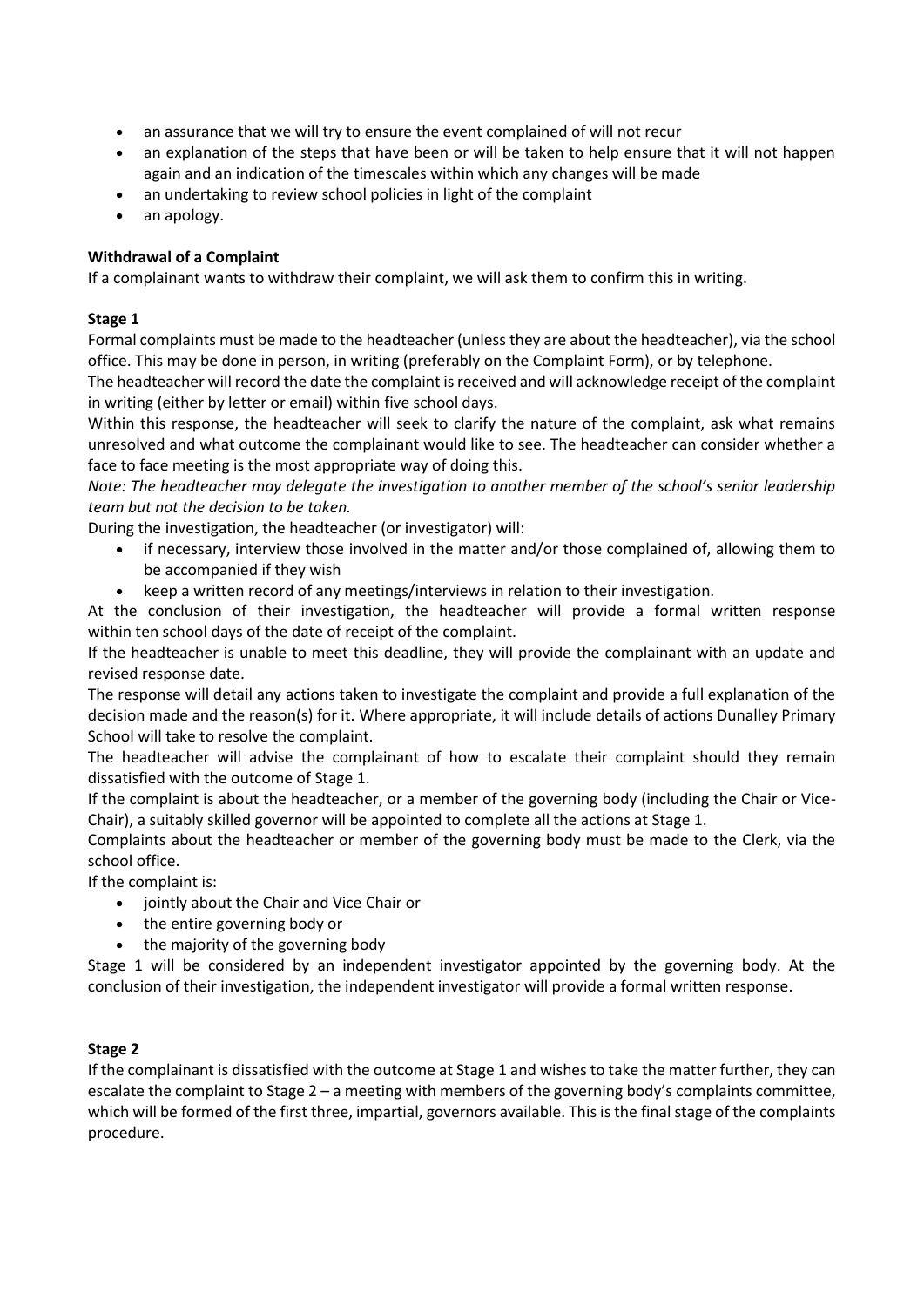A request to escalate to Stage 2 must be made to the Clerk, via the school office, within five school days of receipt of the Stage 1 response.

The Clerk will record the date the complaint is received and acknowledge receipt of the complaint in writing (either by letter or email) within five school days.

Requests received outside of this time frame will only be considered if exceptional circumstances apply. The Clerk will write to the complainant to inform them of the date of the meeting. They will aim to convene a meeting within fifteen school days of receipt of the Stage 2 request. If this is not possible, the Clerk will provide an anticipated date and keep the complainant informed.

If the complainant rejects the offer of three proposed dates, without good reason, the Clerk will decide when to hold the meeting. It will then proceed in the complainant's absence on the basis of written submissions from both parties.

The complaints committee will consist of at least three governors with no prior involvement or knowledge of the complaint. Prior to the meeting, they will decide amongst themselves who will act as the Chair of the Complaints Committee. If there are fewer than three governors from Dunalley Primary School available, the Clerk will source any additional, independent governors through another local school or through their LA's Governor Services team, in order to make up the committee. Alternatively, an entirely independent committee may be convened to hear the complaint at Stage 2.

The committee will decide whether to deal with the complaint by inviting parties to a meeting or through written representations, but in making their decision they will be sensitive to the complainant's needs. If the complainant is invited to attend the meeting, they may bring someone along to provide support. This can be a relative or friend. Generally, we do not encourage either party to bring legal representatives to the committee meeting. However, there may be occasions when legal representation is appropriate. For instance, if a school employee is called as a witness in a complaint meeting, they may wish to be

supported by union and/or legal representation.

*Note: Complaints about staff conduct will not generally be handled under this complaints procedure. Complainants will be advised that any staff conduct complaints will be considered under staff disciplinary procedures, if appropriate, but outcomes will not be shared with them.* Representatives from the media are not permitted to attend.

At least five school days before the meeting, the Clerk will:

- confirm and notify the complainant of the date, time and venue of the meeting, ensuring that, if the complainant is invited, the dates are convenient to all parties and that the venue and proceedings are accessible
- request copies of any further written material to be submitted to the committee at least three school days before the meeting.

Any written material will be circulated to all parties at least two school days before the date of the meeting. The committee will not normally accept, as evidence, recordings of conversations that were obtained covertly and without the informed consent of all parties being recorded.

The committee will also not review any new complaints at this stage or consider evidence unrelated to the initial complaint to be included. New complaints must be dealt with from Stage 1 of the procedure. The meeting will be held in private. Electronic recordings of meetings or conversations are not normally permitted unless a complainant's own disability or special needs require it. Prior knowledge and consent of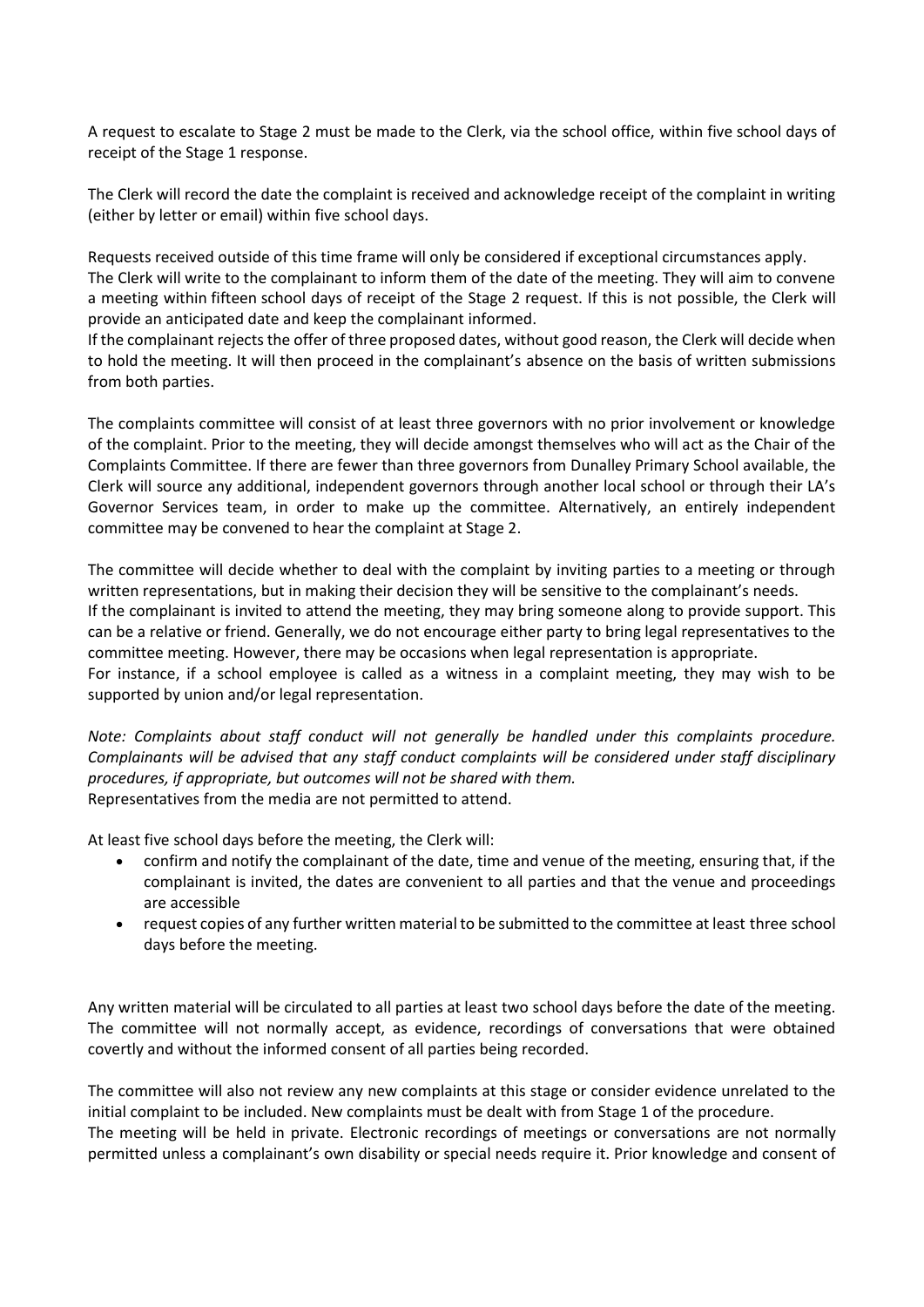all parties attending must be sought before meetings or conversations take place. Consent will be recorded in any minutes taken.

The committee will consider the complaint and all the evidence presented. The committee can:

- uphold the complaint in whole or in part
- dismiss the complaint in whole or in part.

If the complaint is upheld in whole or in part, the committee will:

- decide on the appropriate action to be taken to resolve the complaint
- where appropriate, recommend changes to the school's systems or procedures to prevent similar issues in the future.

The Chair of the Committee will provide the complainant and Dunalley Primary School with a full explanation of their decision and the reason(s) for it, in writing, within five school days.

The letter to the complainant will include details of how to contact the Department for Education if they are dissatisfied with the way their complaint has been handled by Dunalley Primary School.

If the complaint is:

- jointly about the Chair and Vice Chair or
- the entire governing body or
- the majority of the governing body

Stage 2 will be heard by a committee of independent governors.

The response will detail any actions taken to investigate the complaint and provide a full explanation of the decision made and the reason(s) for it. Where appropriate, it will include details of actions Dunalley Primary School will take to resolve the complaint.

The response will also advise the complainant of how to escalate their complaint should they remain dissatisfied.

#### **Next Steps**

If the complainant believes the school did not handle their complaint in accordance with the published complaints procedure or they acted unlawfully or unreasonably in the exercise of their duties under education law, they can contact the Department for Education after they have completed Stage 2.

The Department for Education will not normally reinvestigate the substance of complaints or overturn any decisions made by Dunalley Primary School. They will consider whether Dunalley Primary School has adhered to education legislation and any statutory policies connected with the complaint.

The complainant can refer their complaint to the Department for Education online

at: [www.education.gov.uk/contactus,](http://www.education.gov.uk/contactus) by telephone on: 0370 000 2288 or by writing to:

Department for Education Piccadilly Gate Store Street Manchester M1 2WD.

#### **Complaint Form**

Please complete and return to the school office. The designated person will acknowledge receipt and explain what action will be taken.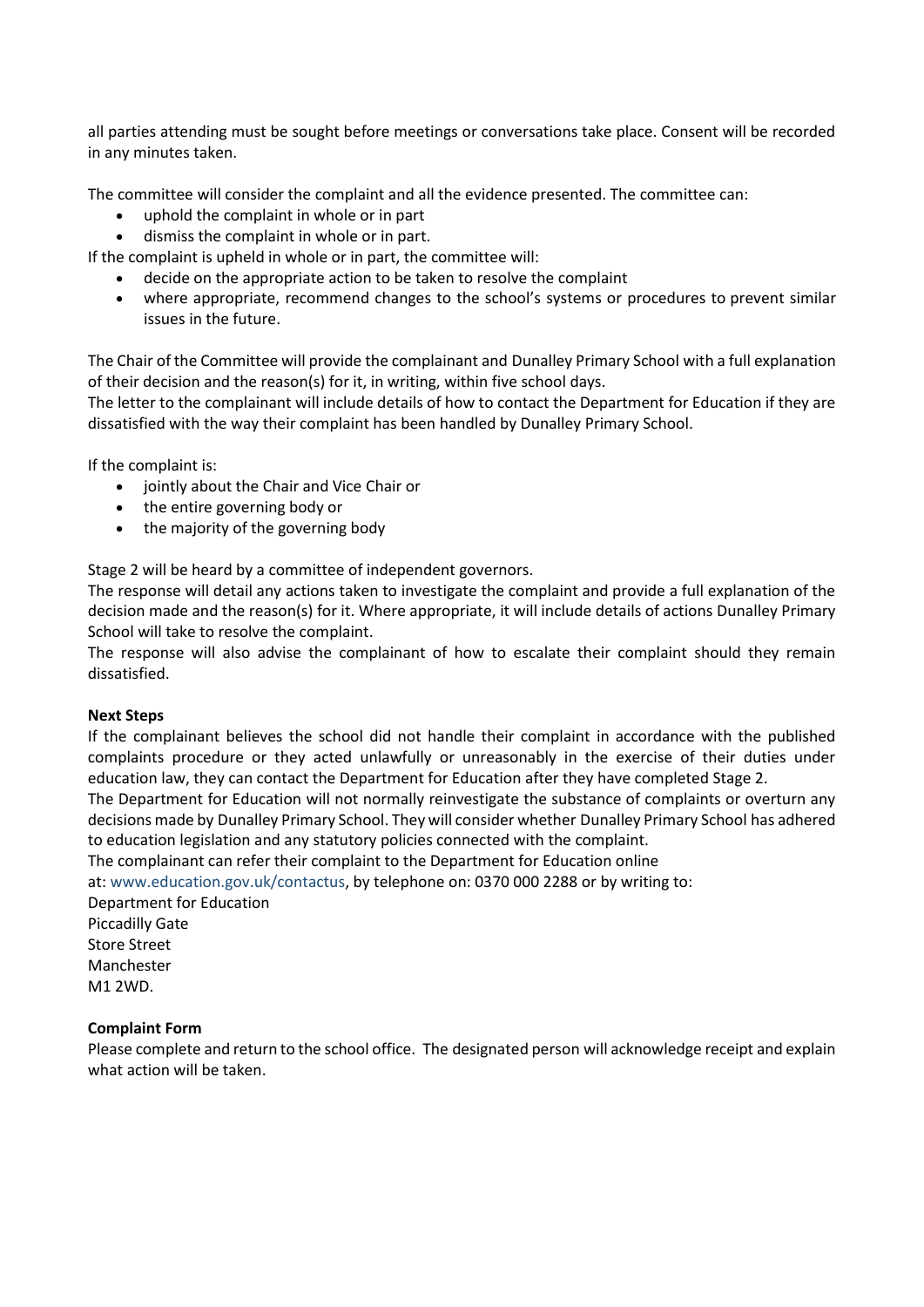**Your name:**

**Pupil's name (if relevant):**

**Your relationship to the pupil (if relevant):**

**Address:**

**Postcode:**

**Day time telephone number:**

**Evening telephone number:**

**Please give details of your complaint, including whether you have spoken to anybody at the school about it.**

**What actions do you feel might resolve the problem at this stage?**

**Are you attaching any paperwork? If so, please give details.**

**Signature:**

**Date:**

**Official use**

**Date acknowledgement sent:**

**By who:**

**Complaint referred to:**

## **Roles and Responsibilities**

## **Complainant**

The complainant will receive a more effective response to the complaint if they:

- explain the complaint in full as early as possible
- co-operate with the school in seeking a solution to the complaint
- respond promptly to requests for information or meetings or in agreeing the details of the complaint
- ask for assistance as needed
- treat all those involved in the complaint with respect
- refrain from publicising the details of their complaint on social media and respect confidentiality.

#### **Investigator**

The investigator's role is to establish the facts relevant to the complaint by:

- $\circ$  providing a comprehensive, open, transparent and fair consideration of the complaint through:
- $\circ$  sensitive and thorough interviewing of the complainant to establish what has happened and who has been involved
- $\circ$  interviewing staff and children/young people and other people relevant to the complaint
- o consideration of records and other relevant information
- o analysing information
- o liaising with the complainant and the complaints co-ordinator as appropriate to clarify what the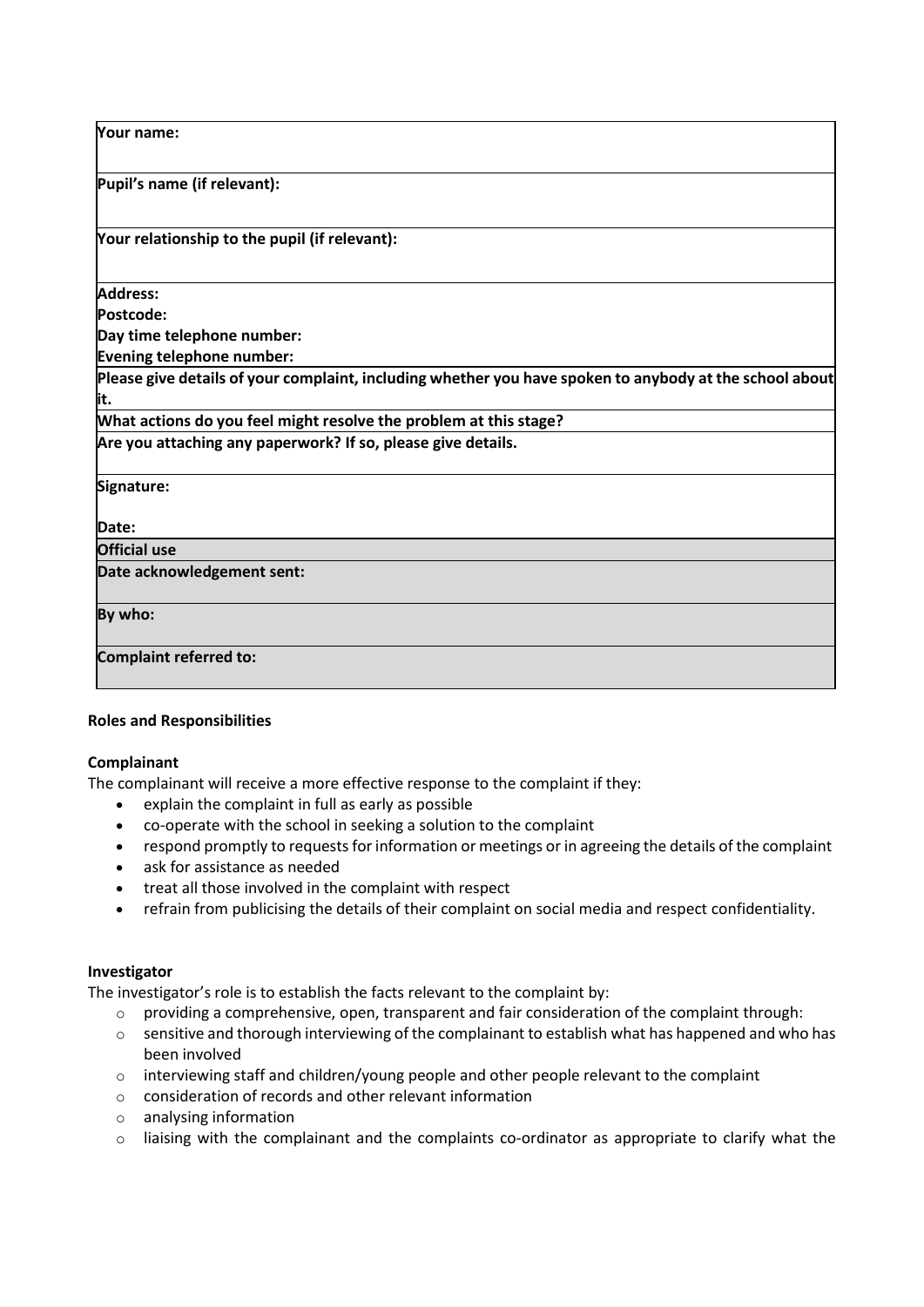complainant feels would put things right.

The investigator should:

- $\circ$  conduct interviews with an open mind and be prepared to persist in the questioning
- o keep notes of interviews or arrange for an independent note taker to record minutes of the meeting
- $\circ$  ensure that any papers produced during the investigation are kept securely pending any appeal
- o be mindful of the timescales to respond
- $\circ$  prepare a comprehensive report for the headteacher or complaints committee that sets out the facts, identifies solutions and recommends courses of action to resolve problems.

The headteacher or complaints committee will then determine whether to uphold or dismiss the complaint and communicate that decision to the complainant, providing the appropriate escalation details.

**Complaints Co-ordinator** (this could be the headteacher / designated complaints governor or other staff member providing administrative support)

The complaints co-ordinator should:

- ensure that the complainant is fully updated at each stage of the procedure
- liaise with staff members, headteacher, Chair of Governors, Clerk and LAs (if appropriate) to ensure the smooth running of the complaints procedure
- be aware of issues regarding:
- sharing third party information
- additional support. This may be needed by complainants when making a complaint including interpretation support or where the complainant is a child or young person
- keep records.

## **Clerk to the Governing Body**

The Clerk is the contact point for the complainant and the committee and should:

- ensure that all people involved in the complaint procedure are aware of their legal rights and duties, including any under legislation relating to school complaints, education law, the Equality Act 2010, the Freedom of Information Act 2000, the Data Protection Act (DPA) 2018 and the General Data Protection Regulations (GDPR)
- set the date, time and venue of the meeting, ensuring that the dates are convenient to all parties (if they are invited to attend) and that the venue and proceedings are accessible
- collate any written material relevant to the complaint (for example; stage 1 paperwork, school and complainant submissions) and send it to the parties in advance of the meeting within an agreed timescale
- record the proceedings
- circulate the minutes of the meeting
- notify all parties of the committee's decision.

## **Committee Chair**

The committee's chair, who is nominated in advance of the complaint meeting, should ensure that:

- both parties are asked (via the Clerk) to provide any additional information relating to the complaint by a specified date in advance of the meeting
- the meeting is conducted in an informal manner, is not adversarial, and that, if all parties are invited to attend, everyone is treated with respect and courtesy
- complainants who may not be used to speaking at such a meeting are put at ease. This is particularly important if the complainant is a child/young person
- the remit of the committee is explained to the complainant
- written material is seen by everyone in attendance, provided it does not breach confidentiality or